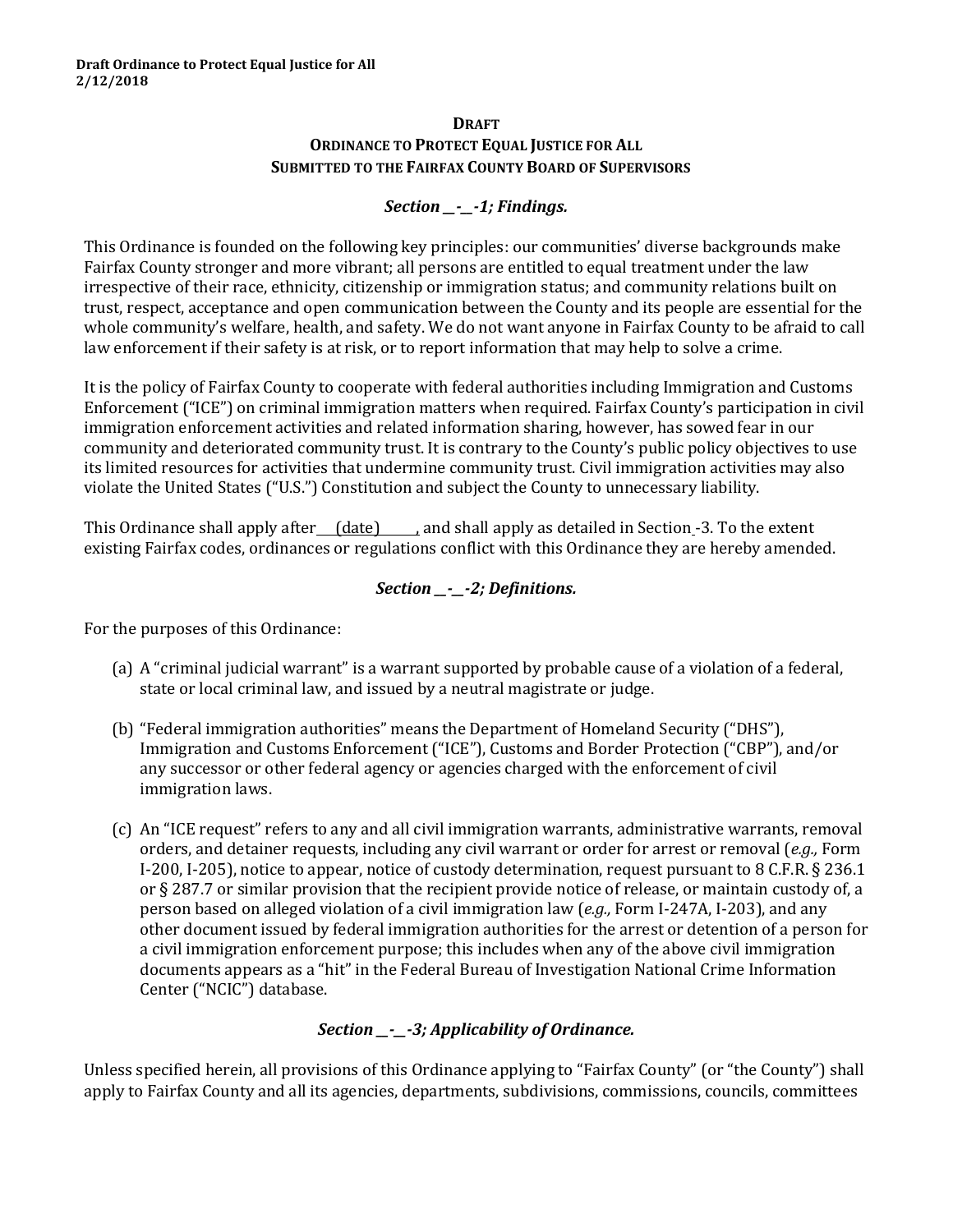and boards; as well as all officers and persons employed by Fairfax County or acting on its behalf. After the effective date of the Ordinance, any entity or person that is not an agency or agent of Fairfax County but which requests or elects to accept funds from the County will be required, as a condition of acceptance of those funds, to abide by the Ordinance and to be treated as an agency for purpose thereof, except to the extent that the Virginia Code mandates that the County disburse such funds without any restrictions.

## *Section \_\_-\_\_-4; Protection of Confidential Information.*

- (a) *Definitions.* For the purposes of this Section:
	- (i) "Confidential information" is information maintained by the County relating to an individual's:
		- (1) Sexual orientation or gender identity;
		- (2) Race or ethnicity;
		- (3) Potential or actual status as a victim of domestic violence, a victim of sexual assault, or a witness in a criminal matter;
		- (4) Receipt of public assistance;
		- (5) Citizenship or immigration status; or
		- (6) Tax records (including any information contained in an individual's tax records).
	- (ii) "Citizenship or immigration status information" means all matters regarding questions of citizenship of the United States or any other country, the authority to reside in or otherwise be present in the United States, or any other immigration matter enforced by federal immigration authorities.

(b) It is the policy of the County not to disclose confidential information to any person or entity, *unless*:

- (i) The disclosure has been consensually authorized in writing by the individual to whom such information pertains, or if such individual is a minor or is otherwise not legally competent, by such individual's parent or legal guardian; or
- (ii) The disclosure is to a Fairfax County agency officer or employee, will be kept confidential, and is necessary to fulfill the purpose or achieve the mission of any Fairfax County agency; or
- (iii) In the case of confidential information *other than* citizenship or immigration status information:
	- *(1)* The disclosure is required by Virginia or federal law; *and*
	- (2) The disclosure is necessary to fulfill the purpose or achieve the mission of any Fairfax County agency, and is limited to the recipients necessary to fulfill the purpose or achieve the mission of such Fairfax County agency; or;
- (iv) In the case of citizenship or immigration status information, a criminal judicial warrant or binding court order has been secured that requires disclosure of such information, *provided that* nothing in this Ordinance:
	- (1) Prohibits or restricts the County from performing its obligations under Virginia Code §§ 19.2-83.2 & 53.1-218 (requiring inquiries pertaining to citizenship when a person is booked in jail, and that results be communicated to the State Compensation Board) or any other Virginia law to which the County is otherwise subject; or
	- (2) Prevents persons from maintaining or exchanging citizenship or immigration status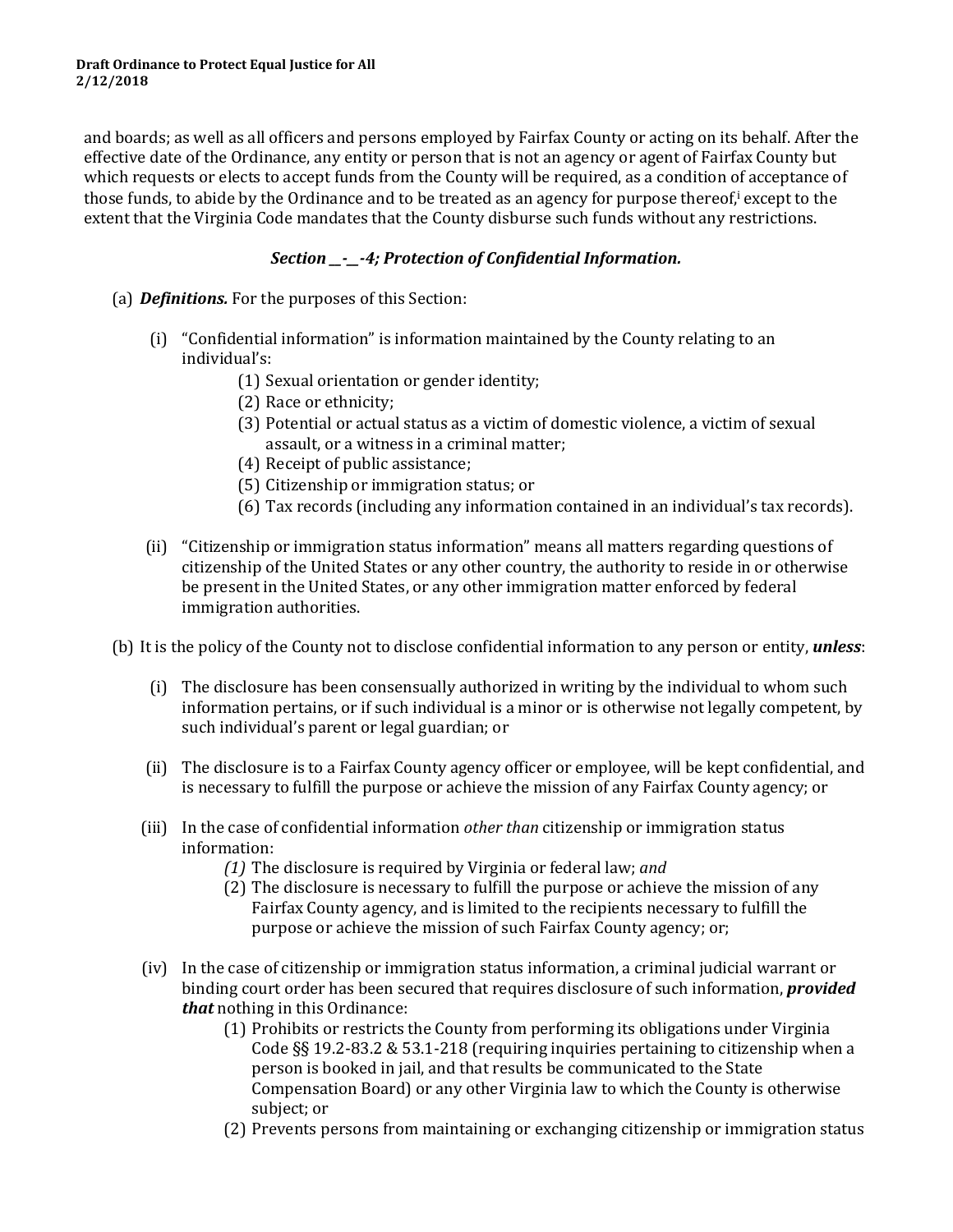information with federal immigration authorities or any other federal, state, or local government entity pursuant Sections 1373 and 1644 of Title 8 of the United States

Code, provided they do so *without expending Fairfax County resources* (including but not limited to Fairfax County facilities, property, equipment, and employee time while on-duty) to do so.

(c) All applications, questionnaires and interview forms used in relation to Fairfax County benefits, opportunities or services shall be promptly reviewed by the pertinent agencies and any questions regarding citizenship or immigration status information, other than those required by statute, ordinance or court order, shall be deleted within 60 days of the passage of this Ordinance.

## *Section \_\_-\_\_-5; Threats Based on Citizenship or Immigration Status Prohibited.*

For the purposes of this Section, "family member" shall be interpreted broadly and inclusively. Fairfax County shall not:

- (a) Use threats—whether express or implied— toward a person or their family member in an effort to compel the person to act against their will, including to compel the person to turn themselves in to federal immigration authorities, based upon the actual or perceived citizenship or immigration status of the person or their family member;
- (b) Communicate a threat to have federal immigration authorities detain or deport that person or any family member of that person under circumstances that reasonably tend to produce a fear that the threat will be carried out; or
- (c) Subject a person to verbal abuse, meaning the use of a remark which is insulting, mocking, or belittling directed at a person based upon the actual or perceived:
	- (i) Race, color, sex, religion, national origin, English proficiency, sexual orientation, or gender identity of that person; or
	- (ii) Citizenship or immigration status of that person or that person's family member.

## *Section \_\_-\_\_-6; Notification of Persons in County Custody Subject to ICE Requests; Identification of Federal Immigration Agents.*

- (a) Upon receipt of any ICE request, including any request for detention, transfer, notification, interview or interrogation regarding an individual currently in Fairfax County custody or control, the recipient shall promptly hand-deliver a copy of the request to the individual named therein. Unless a criminal judicial warrant accompanies the request, the recipient will notify the individual that it will not be complying with the request. If such a warrant is present and the recipient intends to comply with the request, the individual will be so notified within 4 hours of receipt. In either case, the notification shall advise the individual of their right to legal counsel and their right to remain silent, in the appropriate language.
- (b) Individuals with whom federal immigration authorities engage will be notified that they are speaking with ICE or CBP (or any other federal immigration authority), and federal immigration agents shall be required to wear duty jackets and make their badges visible at all times while in facilities controlled by the County or persons or entities which are recipients of County appropriations.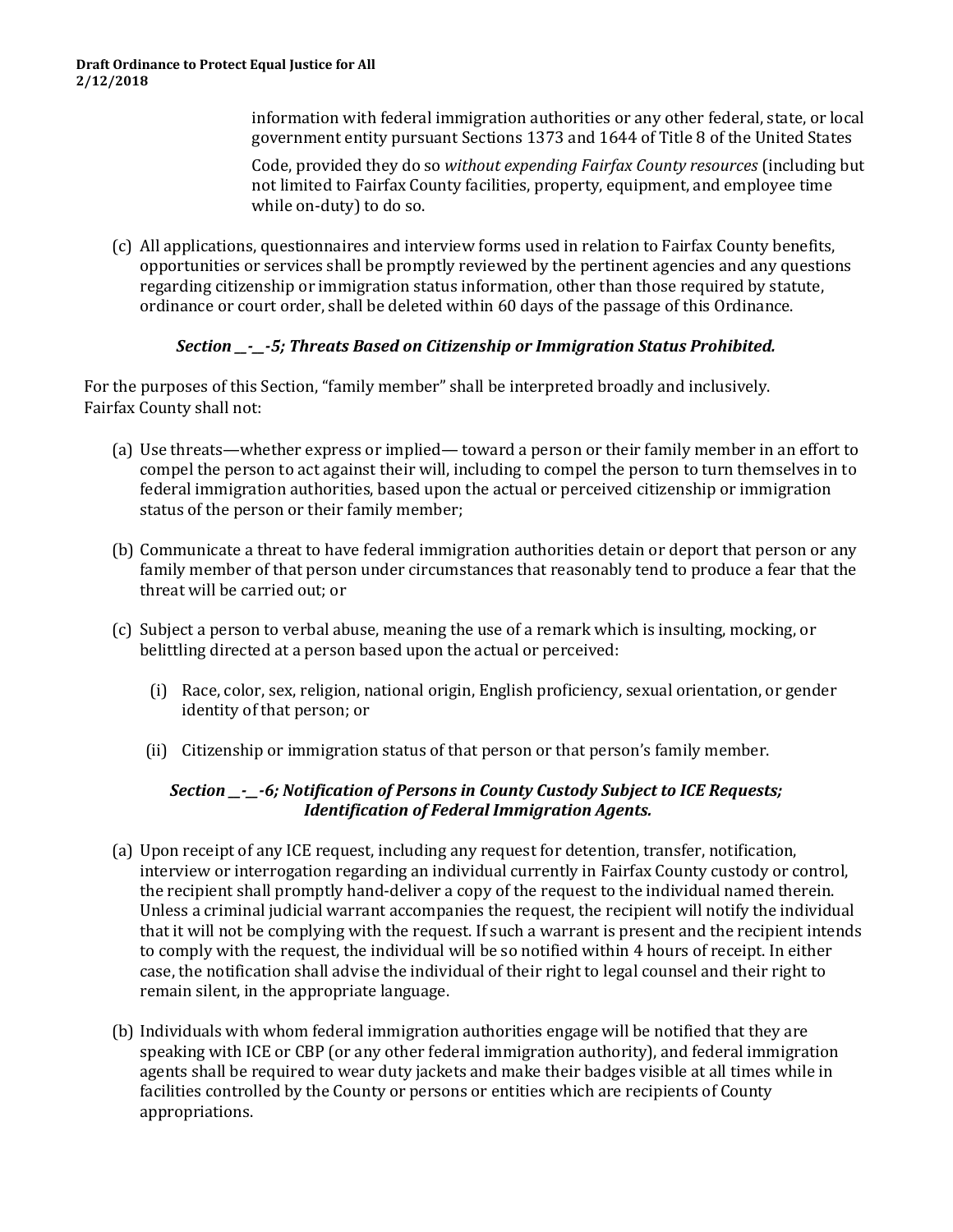#### *Section \_\_-\_\_-7; Separating County Law Enforcement from Enforcement of Civil, Federal Immigration Law.*

#### (a) *Definitions.* For the purposes of this Section:

- (i) "Contact information" means home address, work address, telephone number, electronic mail address, social media contact information or any other means of contacting an individual.
- (ii) "Eligible for release from custody" means that an individual may be released from custody because one of the following conditions has occurred:
	- (1) All criminal charges against the individual have been dropped or dismissed;
	- (2) The individual has been acquitted of all criminal charges filed against them;
	- (3) The individual has served all the time required for their sentence;
	- (4) The individual has posted a bond, or has been released on their own recognizance;
	- (5) The individual has been referred to pre-trial diversion services; or
	- (6) The individual is otherwise eligible for release under Virginia or local law.
- (iii) A **"**stop**"** by law enforcement occurs when a person is not free to leave, including in a motor vehicle.ii A stop is a seizure subject to the requirements of the Fourth Amendment of the U.S. Constitution. Unless otherwise expressly provided in Virginia statutes,<sup>iii</sup> stops must be based on individualized, reasonable suspicion of a crime.iv Stops are limited in time *and* scope; they must be no longer and no more expansive than necessary to confirm or dispel an officer's suspicion.<sup> $v$ </sup>
- (iv) An "arrest" or "detention" occurs when:
	- (1) An individual is formally taken into custody or brought before a magistrate pursuant to a criminal judicial warrant or a provision of the Virginia or Fairfax Code;<sup>vi</sup> or
	- (2) Under the totality of the circumstances, an individual's freedom of movement is "curtailed to a degree associated with formal arrest," which occurs when a reasonable person in the individual's position would have understood that they are not free to leave;vii or
	- (3) An individual is held over in a detention center after they are otherwise eligible for release from custody (defined above).

Where there is a deprivation or restraint of a person's liberty but short of a full arrest, a "stop" (defined above) might be at issue.

- (b) The County (including all persons and entities bound by the Ordinance as detailed in Section 3) is prohibited from engaging in the following civil immigration enforcement activities:
	- *(i) Stops; arrests; delay or refusal of bail or release from custody.*
		- (1) In the absence of a criminal judicial warrant, to arrest, stop, or expand the scope of a stop of a person, or delay or refuse bail or release from custody of a person otherwise eligible for release from custody, based on the existence of an ICE request. To arrest someone based on any of these civil immigration documents includes taking any such document into account (even as one of various factors) when deciding whether to release an individual on a summons pursuant to Va. Code § 19.2-74.
		- (2) To arrest, stop, or expand the scope of a stop, or delay or refuse bail or release from custody of a person otherwise eligible for release from custody, based solely on the person's actual or suspected citizenship or immigration status.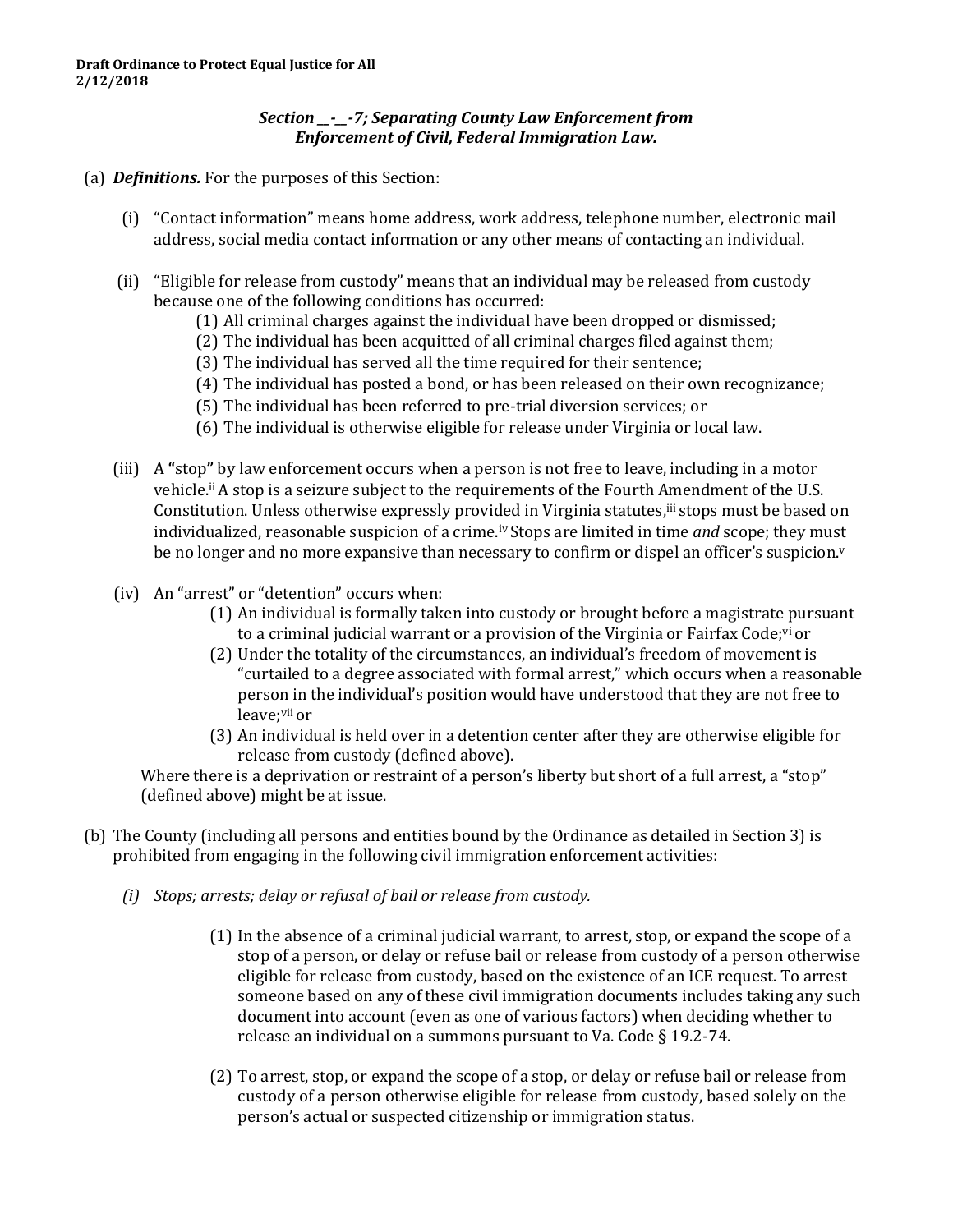In order to exercise authority to arrest someone without a warrant under Va. Code §19.2-81.6, Fairfax County officers and employees shall obtain "confirmation" from federal immigration authorities that an individual is unlawfully present in the U.S. and "has previously been convicted of a felony in the United States and deported or left the United States after such conviction" by confirming the underlying existence of a criminal judicial warrant or particularized facts establishing probable cause of a crime.

- (ii) *Requesting citizenship or immigration information*, or otherwise investigating or assisting in the investigation of an individual's citizenship or immigration status, *provided that* nothing in this Ordinance prevents Fairfax from performing its obligations under Va. Code §§ 19.2-83.2 & 53.1- 218 (requiring inquiries pertaining to an individual's citizenship when booked in a detention center—but not beforehand) or any other federal or Virginia law to which it is otherwise subject, or a binding court order or criminal judicial warrant requiring such inquiry or investigation.
- (iii) *Disclosure of sensitive non-public information*. Responding affirmatively to requests from federal immigration authorities for sensitive non-public information about an individual, including information about an individual's incarceration status, release date, court date, charges, criminal record, location, date of birth, nationality, or contact information, unless:
	- (1) such disclosure has been consensually authorized in writing by the individual to whom such information pertains, or if such individual is a minor or is otherwise not legally competent, by such individual's parent or legal guardian; or
	- (2) a criminal judicial warrant or binding court order compelling such disclosure is presented.
- (iv) *Provision of access.* Unless presented with a valid and properly issued criminal judicial warrant, providing federal immigration authorities with access to an individual in Fairfax County custody (including minors in the custody or control of Fairfax Public Schools or Juvenile Detention Center) or use of Fairfax County property, facilities or equipment to question or interview such an individual, for the sole purpose of enforcing federal civil immigration law.
- (v) *Participation in a federal registry.* Using Fairfax County resources—including but not limited to County property, facilities, equipment, information, and officer and employee time while onduty—to investigate, enforce, or assist in the investigation or enforcement, of any federal program requiring registration of individuals based on race, gender, gender identity, sexual orientation, religion, immigration status, or national or ethnic origin.
- (vi) *Agreements to perform immigration enforcement functions.* Entering into an agreement to perform the functions of an immigration officer or to support or assist in a civil immigration enforcement operation, whether pursuant to Section 1357(a)(3) of Title 8 of the U.S. Code or any other law, regulation, or policy, whether formal or informal. Such agreements include but are not limited to agreements to establish traffic perimeters related to immigration enforcement.

## *Section \_\_-\_\_-8; Acceptance of Identification Documents.*

It is the policy of Fairfax County to accept as valid proof of identification any combination of non-fraudulent documents that includes an individual's identification and an address or other information sufficient to reasonably demonstrate the individual's residence or address, and not to criminally penalize an individual—including by choosing to arrest an individual instead of releasing them on a summons under Va. Code § 19.2-74— for failure to carry identification documents, *provided that* nothing in this Ordinance prevents officers from enforcing Va. Code § 46.2-300 ("Driving without license prohibited; penalties") or any other Virginia or federal law imposing a criminal penalty for failure to carry a specified form of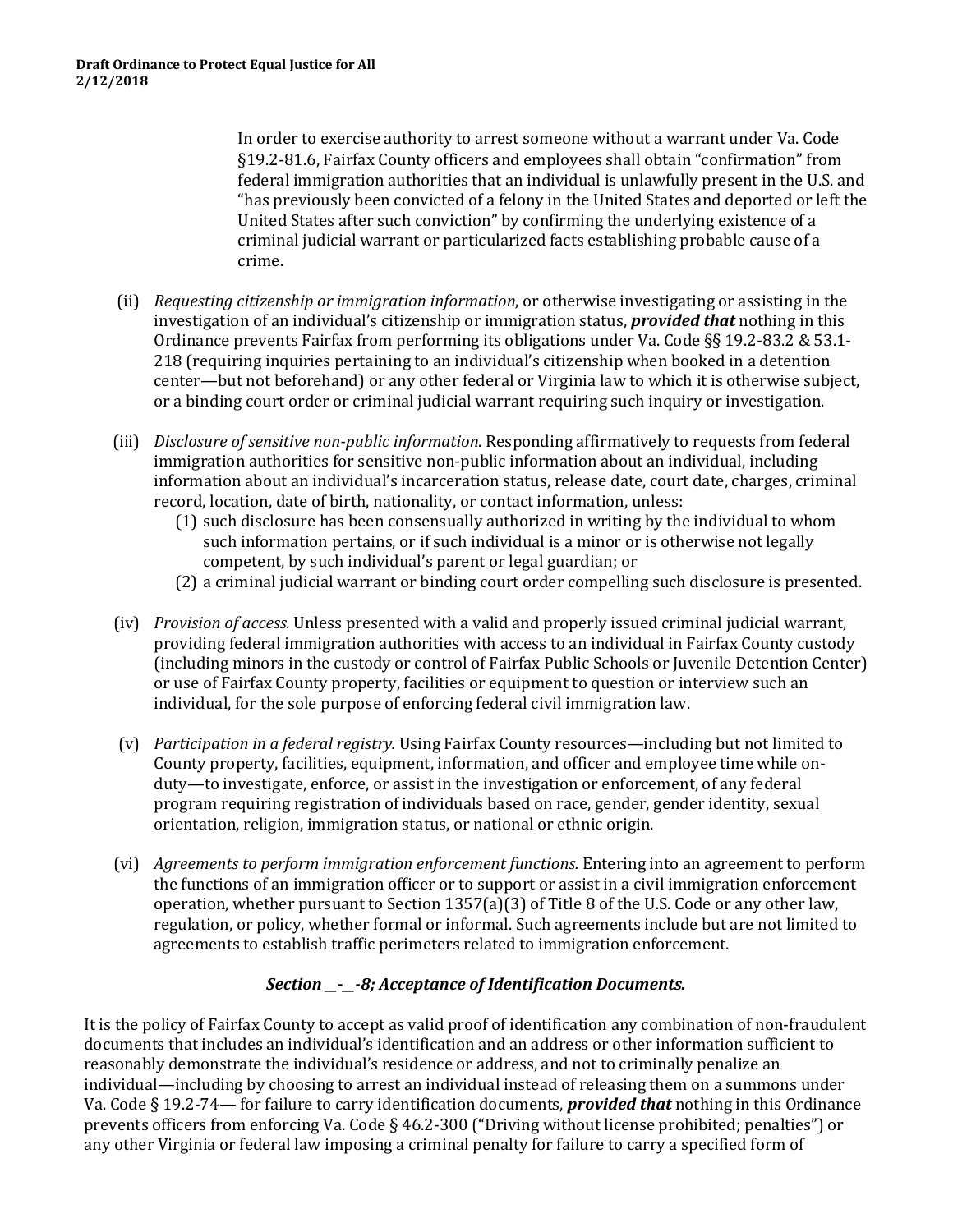#### **Draft Ordinance to Protect Equal Justice for All 2/12/2018**

identification or license under defined circumstances. Fairfax County shall not criminally penalize a passenger in motor vehicle stop for failure to present a driver's license.

Proof of a person's gender identity shall *not* be required to establish identification, and in all cases, officers shall address and in documentation refer to all members of the public using the names, pronouns, and titles of respect appropriate to the person's gender identity as expressed or clarified by that person.

## *Section \_\_-\_\_-9; Restrictions on Search or Collection of Biometric Data or Materials.*

- (a) "Biometric data and materials" means all verification or authentication data and materials, such as fingerprints, DNA and other samples, models, similarity scores, and measureable biological characteristics such as height, sex, eye color, scars, marks, and tattoos.
- (b) It is the policy of Fairfax County not to search or collect biometric data or materials, unless:
	- (i) An individual is arrested and taken into custody for a Central Criminal Records Exchange ("CCRE")-reportable offense; or
	- (ii) The search or collection of biometric data or materials has been consensually authorized in writing by the individual to whom such search or collection pertains, or if such individual is a minor or is otherwise not legally competent, by such individual's parent or legal guardian. *However*, an individual's consent to search or collect biometric data or materials shall not be sought unless there is individualized suspicion of criminal activity by the individual or the biometric data or materials is sought to clear the individual of alleged wrong-doing.

## *Section \_\_-\_\_10; Establishment of a Language Assistance Policy.*

Fairfax County shall consult with Limited English Proficient ("LEP") community members to enact a formal County-wide Language Assistance Policy for LEP individuals and shall provide interpretation or translation services consistent with that policy, as may be required under federal Executive Order 13166 and the 1964 Civil Rights Act's protections against national origin discrimination.

# *Section \_\_-\_\_-11; Establishment of a Legal Defense Fund.*

Through appropriations of public moneys and contracts with one or more non-profit organizations established through a competitive process, Fairfax County shall establish a public fund to provide: a) legal representation in immigration matters, and b) guidance and referral services for legal representation, to qualifying persons living or working in Fairfax County in need of legal representation for matters related to their immigration status.<sup>viii</sup>

# *Section \_\_-\_\_-12; Accountability; Data Collection and Aggregation.*

- (a) The definitions used in Section -7 are incorporated by reference, except that for the purposes of sub-section (b) (ii), "stop" includes any stop *or* arrest as defined in Section -7, above as well as "mental detentions" and other involuntary stops resulting from interactions with law enforcement.
- (b) Fairfax County Police Department, Fairfax County Sheriff's Office, and any other law enforcement and corrections departments and agencies bound by this Ordinance ("reporting agencies") shall record and maintain, solely to create the reports described in this sub-section (b) below, the following information: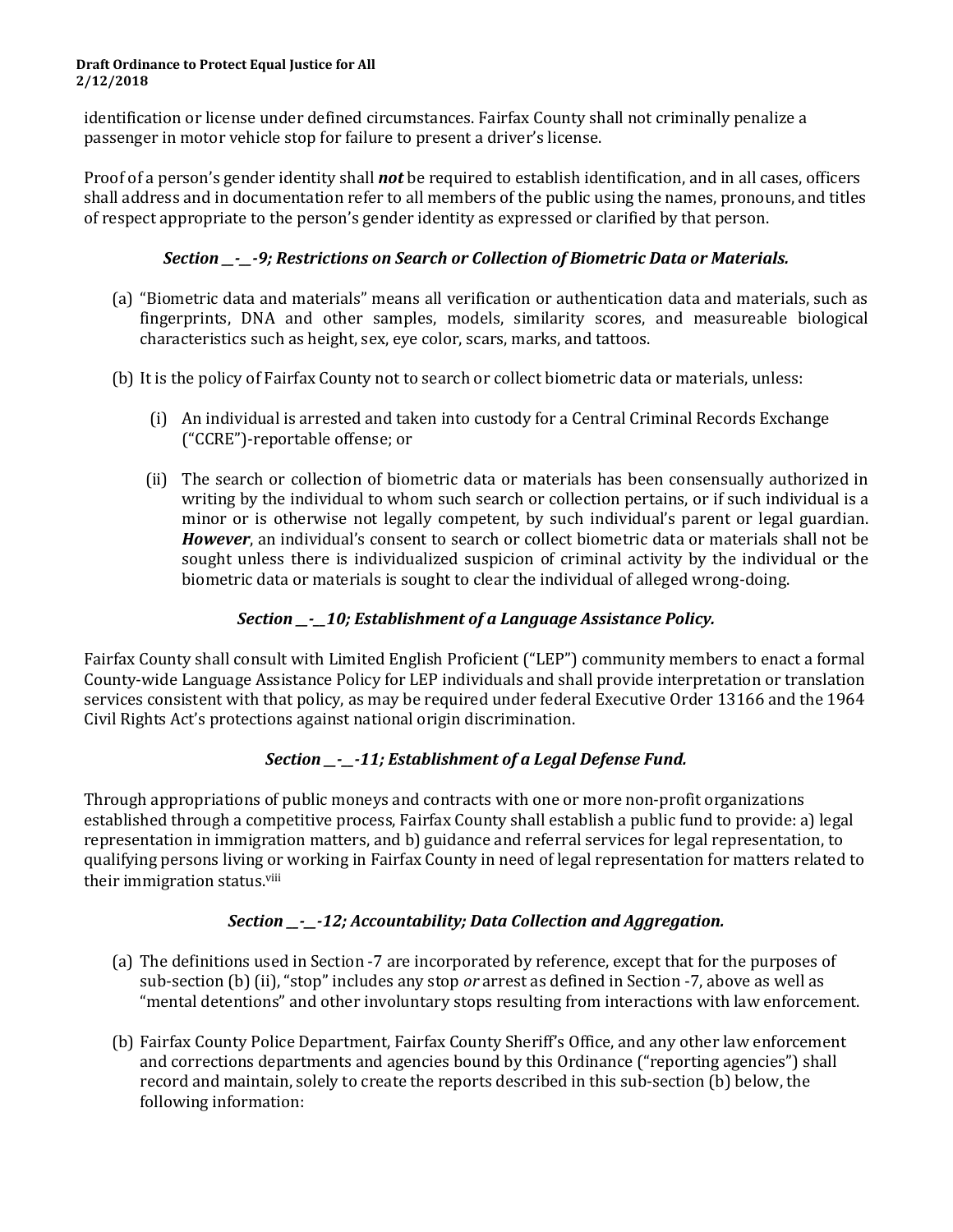- (i) For each ICE request pertaining to a person in County custody, including any request for detention, transfer, notification, interview, or interrogation received from federal immigration authorities (regardless of the department's or agency's response to such request):
	- 1. The requesting agency;
	- 2. The subject individual's race, gender, and place of birth;
	- 3. Date and time that the subject individual was taken into the reporting agency's custody, the location where they were held, and the arrest charges;
	- 4. Date and time of the receipt of the request;
	- 5. Immigration or criminal history indicated on the request form, if any;
	- 6. Whether the request was accompanied by (i) a criminal judicial warrant or (ii) any other documentation regarding immigration status or proceedings;
	- 7. Whether a copy of the request was provided to the individual and, if yes, the date and time the individual was notified of the request;
	- 8. Whether the individual provided written consent to the request, and if so, in what language;
	- 9. Whether the individual requested to confer with counsel regarding the request;
	- 10. The reporting agency's response to the request, including a decision not to fulfill the request;
	- 11. If applicable, the date and time that the federal immigration authority took custody of, or was otherwise given access to, the individual; and
	- 12. The date and time of the individual's release from the reporting agency's custody.
- (ii) For each stop:
	- 1. The self-identified race, ethnicity, and age of the person stopped;
	- 2. The location of the stop, including the street address or nearest intersection;
	- 3. A central identifying report number, which shall allow documentation of stops to be matched with documentation of any criminal or civil citation or arrest resulting from the stop;
	- 4. Specific, individualized description of the facts that established reasonable suspicion to make a stop prior to the stop being made-- boilerplate descriptions are prohibited;
	- 5. The approximate duration of the stop;
	- 6. The outcome of the stop, including whether officers issued a warning, issued a civil or criminal citation, or made an arrest, and in the event of a citation or an arrest, the charge(s), and whether the individual was convicted of such charge(s).
	- 7. Whether officers conducted a weapons frisk during the stop and, if so, the specific and articulable facts establishing reasonable suspicion that the detained individual was armed and dangerous;
	- 8. Whether officers conducted a search based on probable cause and, if so, the facts establishing probable cause to conduct a search;
	- 9. Whether officers asked any person(s) to consent to a search, and if so: whether the individual provided written consent to the request, and in what language; and
	- 10. Whether officers found any unlawful weapons, narcotics, or other contraband during a search, and the nature of such contraband.
- (c) Every six months, agencies required to record and maintain the information described in subsection (b) above shall provide reports to the public via the reporting agency's website, and to the [OVERSIGHT ENTITY], regarding the information collected in sub-section (b), in an aggregated form that is stripped of all personal identifiers, in order that the agency and the community may monitor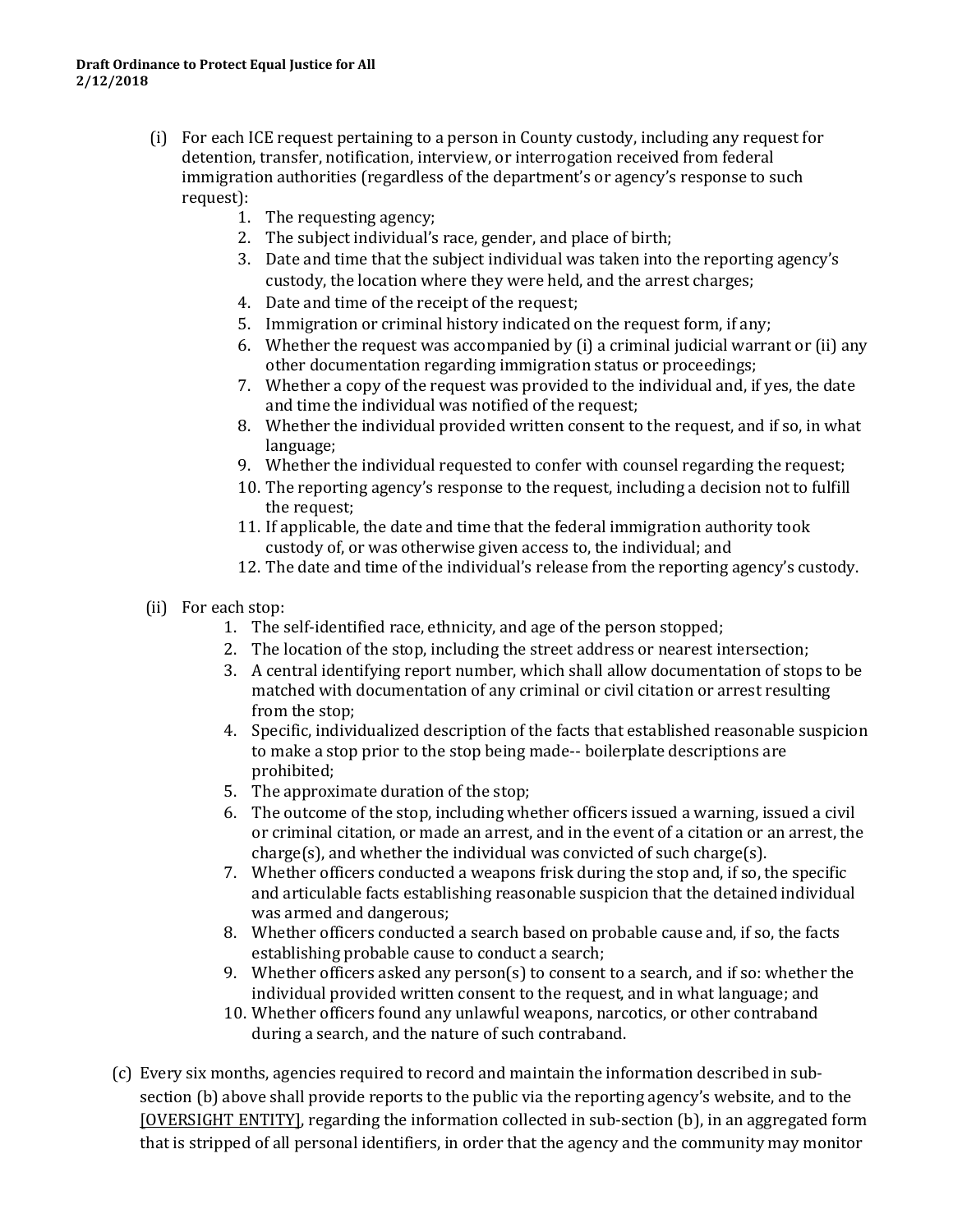compliance with all applicable law and internal regulations, including prohibitions against biasbased policing. Data should be aggregated by the reporting agency and by year, and, if applicable, by type of patrol and district.

## *Section \_\_-\_\_-13; Redress.*

Any person who alleges a violation of this policy may file a written complaint for investigation with [OVERSIGHT ENTITY], an oversight agency, which shall establish procedures and complaint forms to be made available on its website, along with an explanation of the Ordinance.

## *Section \_\_-\_\_-14; Severability.*

The provisions of this Ordinance are severable. If any provision, clause, section or part of this Ordinance or its application is held invalid by any court with jurisdiction, the invalidity shall not affect other provisions or applications that can be given effect without the invalid provision clause, part or application. It is hereby declared that the legislative intent of the Fairfax County Board of Supervisors is that this Ordinance would have been adopted had such invalid provision, clause, section, part or application not been included herein.

*i E.g.*, Fairfax County Sheriff's Office SOP 006, Sec. II (all Sheriff's procedures will conform to local law and Fairfax County policy). Though the Sheriff is not an officer nor an agency of Fairfax County, *see Carraway v. Hill*, 265 Va. 20, 24, 574 S.E.2d 274, 276 (Va. 2003), local governments like Fairfax County have the authority to appropriate supplemental compensation to the Sheriff and "may condition such appropriations on the sheriff's restrictions on the use of appropriated funds." *Roop v. Whitt*, 768 S.E.2d 692, 289 Va. 274 at fn.1 (Va. 2015). *See also Bailey v. Loudoun County Sheriff's Office*, 288 Va. 159, 167-68, 762 S.E.2d 763, 765 (Va. 2014) (noting that "to receive funds from Loudoun County, the Sheriff's Office agrees to be treated 'as any other department' under Loudoun County's authority. The consequences of this arrangement are significant. . . Also, Loudoun County approves the Sheriff's Office's budget and retains authority to dictate the Sheriff's Offices' policies"); Va. Code 15.2-1605.1 (affording local governments the authority to appropriate supplemental compensation for the Sheriff).

ii Factors taken into account to determine whether a stop is a seizure implicating the Fourth Amendment include "the number of police officers present during the encounter, whether they were in uniform or displayed their weapons, whether they touched the defendant, whether they attempted to block his departure or restrain his movement, whether the officers' questioning was non-threatening, and whether they treated the defendant as though they suspected him of illegal activity rather than treating the encounter as `routine' in nature." *Santos v. Frederick County Board of Commissioners*, 725 F.3d 451, 461 (4th Cir. 2013) (citations omitted). This is not an exhaustive list. *Id.*

iii For instance, a stop may be made to effectuate an arrest pursuant to a warrant or capias issued by a neutral magistrate pursuant to VA statutes. *See* footnote 3 & accompanying text.

iv *"*Reasonable suspicion" means specific, articulable facts—more than mere speculation or a hunch—that would objectively lead an officer to suspect that an individual has committed, is committing, or is about to commit a *crime*  (reasonable suspicion to arrest), or that an individual is armed and dangerous (reasonable suspicion to search). Suspicion that an individual is unlawfully present in the U.S. is *not* reasonable suspicion of a crime.

<sup>v</sup>*See, e.g*., *Guijon-Ortiz v. United States*, 660 F. 3d 757, 770 (4th Cir. 2011) (concluding that "extending the [traffic] stop to verify the validity of [an individual's] ID without reasonable suspicion might well have rendered the stop unreasonable if the stop had been longer or if some other aspect of the officer's conduct had demonstrated definitive abandonment of the prosecution of the traffic stop…*Possessing probable cause that a driver has committed a traffic infraction does not give an officer free rein to keep the vehicle and its passengers on the side of the road while the officer investigates any hunch, whether through questioning or other methods, so long as the stop is shorter than the time it would have taken to conduct the ordinary incidents of a traffic stop*….Although an officer may investigate matters unrelated to the justification for a traffic stop, those investigatory pursuits must be limited in both scope and duration, and are evaluated under the totality of the circumstances.") (emphasis added) (citations omitted).